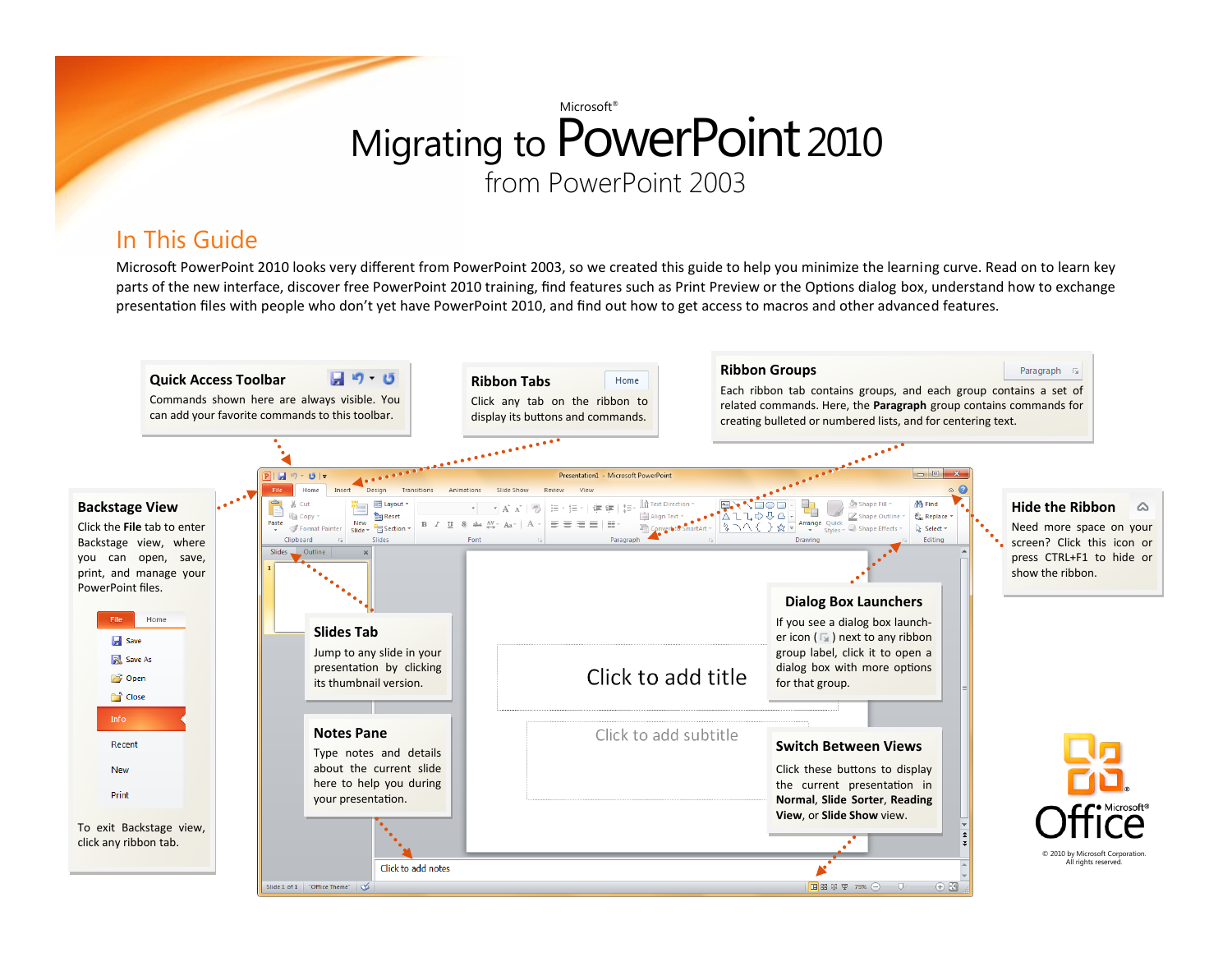#### How to get started with PowerPoint 2010

If you've been using Microsoft PowerPoint 2003 for a long time, you'll no doubt have questions about where to find PowerPoint 2003 commands and toolbar buttons in PowerPoint 2010.

We have many free resources available to help you learn PowerPoint 2010, including training courses and menu-to-ribbon guides. To find these materials, click the **File** tab in the main program window, and then click **Help**. Then, under **Support**, click **Getting Started**.



On the Web page that opens, click the links to the items that interest you. In particular, the interactive menu-to-ribbon guide is a real timesaver. When you click any PowerPoint 2003 command, it shows you exactly where that command is located in PowerPoint 2010.

#### Where are my menus and toolbars?

In PowerPoint 2010, a wide band spans the top of the main program window. This is the ribbon, and it replaces the old menus and toolbars. Each tab on the ribbon has different buttons and commands that are organized into ribbon groups.

When you open PowerPoint 2010, the ribbon's **Home** tab is displayed. This tab contains many of the most frequently used commands in Power-Point. For example, the first thing you'll see on the left side of the tab is the **Clipboard** group, with the commands to **Paste**, **Cut**, and **Copy**, as well as the **Format Painter**.



Next, in the **Slides** group, you'll find commands to insert a **New Slide**, as well as the command to select a **Layout**. Then, in the **Font** group, there are the commands to make text **Bold** or **Italic**.

**Tip** Some tabs appear on the ribbon only when you need them. For example, if you insert or select a picture, you'll see **Picture Tools**, which includes one extra tab — **Format**.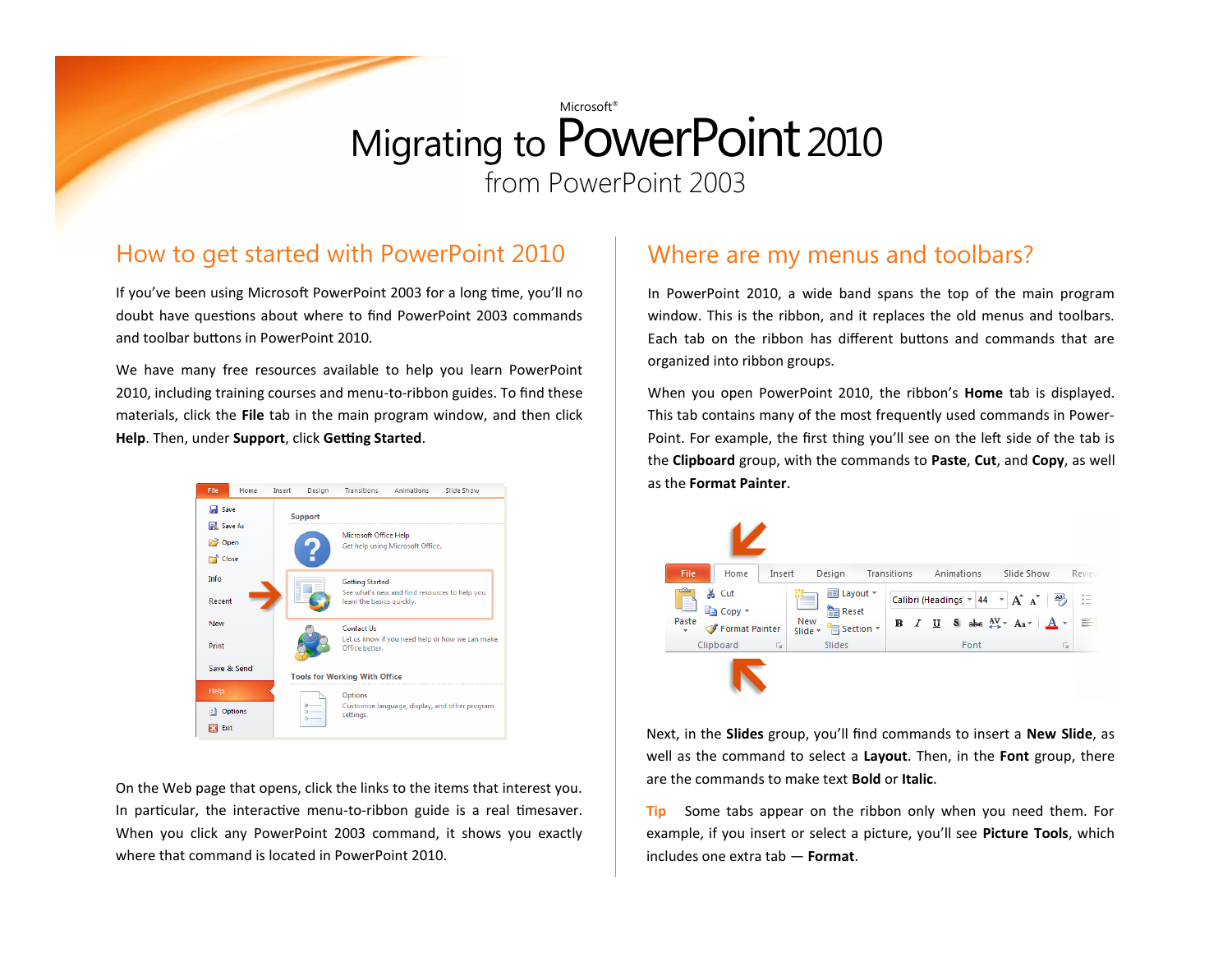### Things you might be looking for

Look over the table below to find some of the common and familiar things that you might be looking for in PowerPoint 2010. Although this list isn't comprehensive, it's a good place to start. To find the full list of PowerPoint 2010 commands, click the **File** tab, click **Help**, and then click **Getting Started**.

| <b>To</b>                                                                      | <b>Click</b> | And then look in the                                           |
|--------------------------------------------------------------------------------|--------------|----------------------------------------------------------------|
| Open, save, print, protect, send, or convert files                             | File         | Backstage view (click the links on the left side in this view) |
| Add slides, apply a layout, change fonts, align text,<br>or apply Quick Styles | Home         | Slides, Font, Paragraph, and Drawing groups                    |
| Insert tables, pictures, SmartArt, video, or audio                             | Insert       | Tables, Images, Illustrations, and Media groups                |
| Apply a theme or set a background style                                        | Design       | Themes and Background groups                                   |
| Apply transitions, or adjust the timing of transitions                         | Transitions  | <b>Transition to This Slide and Timing groups</b>              |
| Apply animations, or adjust the timing of animations                           | Animations   | Animation and Timing groups                                    |
| Start a slide show, or set up a slide show                                     | Slide Show   | <b>Start Slide Show and Set Up groups</b>                      |
| Check spelling, enter comments, or compare presentations                       | Review       | Proofing, Comments, and Compare groups                         |
| Change views, or create a slide master                                         | View         | <b>Presentation Views and Master Views groups</b>              |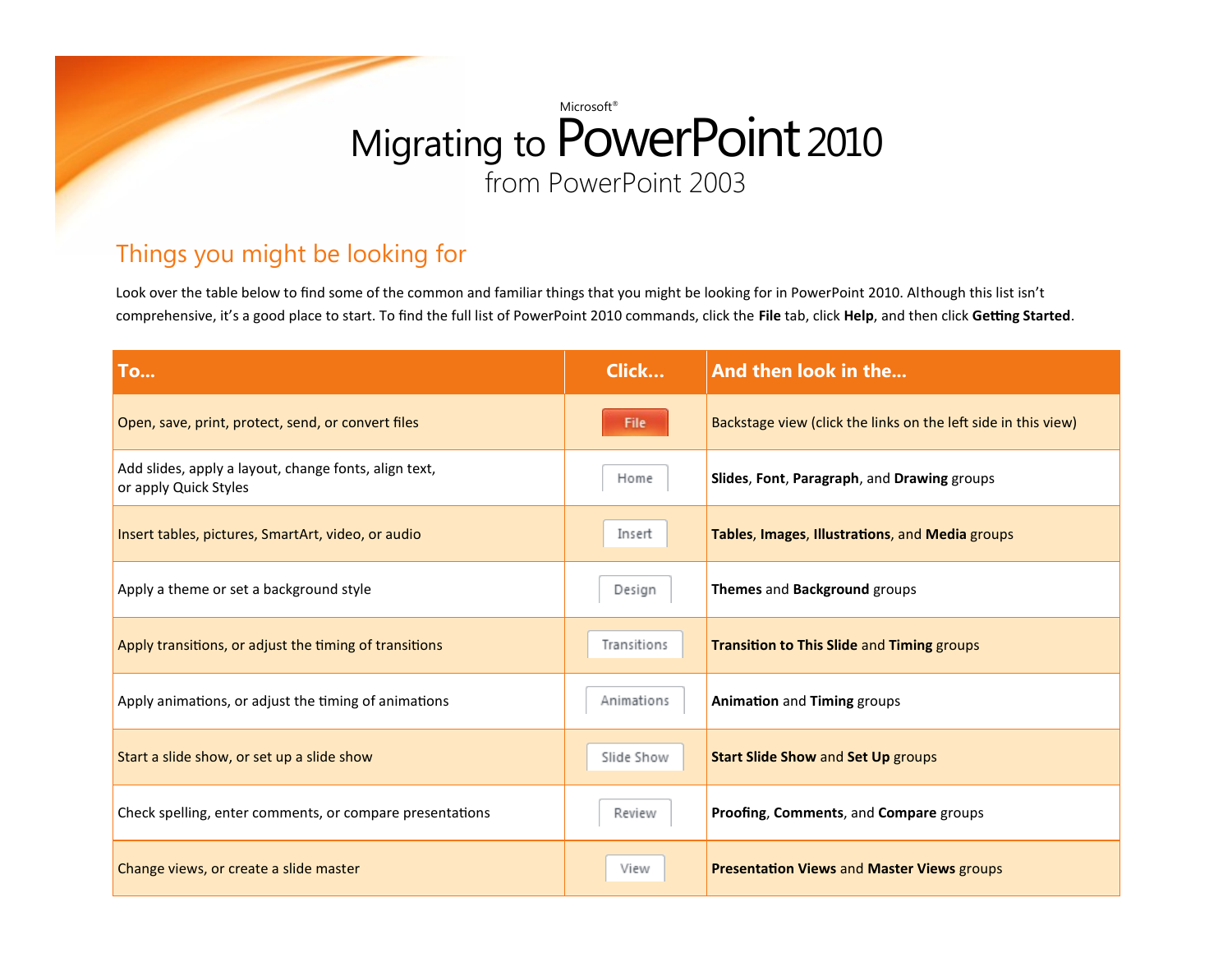#### Where is Print Preview?

In PowerPoint 2010, Print Preview no longer appears in a separate window. Look for it in Backstage view, alongside other useful printrelated settings.

Click the **File** tab, and then click **Print**. The right side of the window shows a preview of how the current presentation will look when printed.



You can use the left side of the window to fine-tune your preferences for example, whether to print all slides or just the current slide, how many slides to print per page, whether to collate the slides, or to print them in color, grayscale, or pure black and white.

If you want to set additional print options, click the **Design** tab to close Backstage view, and then, in the **Page Setup** group, click **Page Setup**.

### What happened to Tools | Options?

Looking for the program settings that let you control things like how PowerPoint corrects and formats text as you type, how you want your presentations saved, and where to set security options?

Click the **File** tab, and then click **Options**. This opens the **PowerPoint Options** dialog box, where you can customize your PowerPoint settings and preferences.



Some settings in the **PowerPoint Options** dialog box apply only to Power-Point. But some preferences (for example, the color scheme) will apply to all other Microsoft Office 2010 programs that you have installed.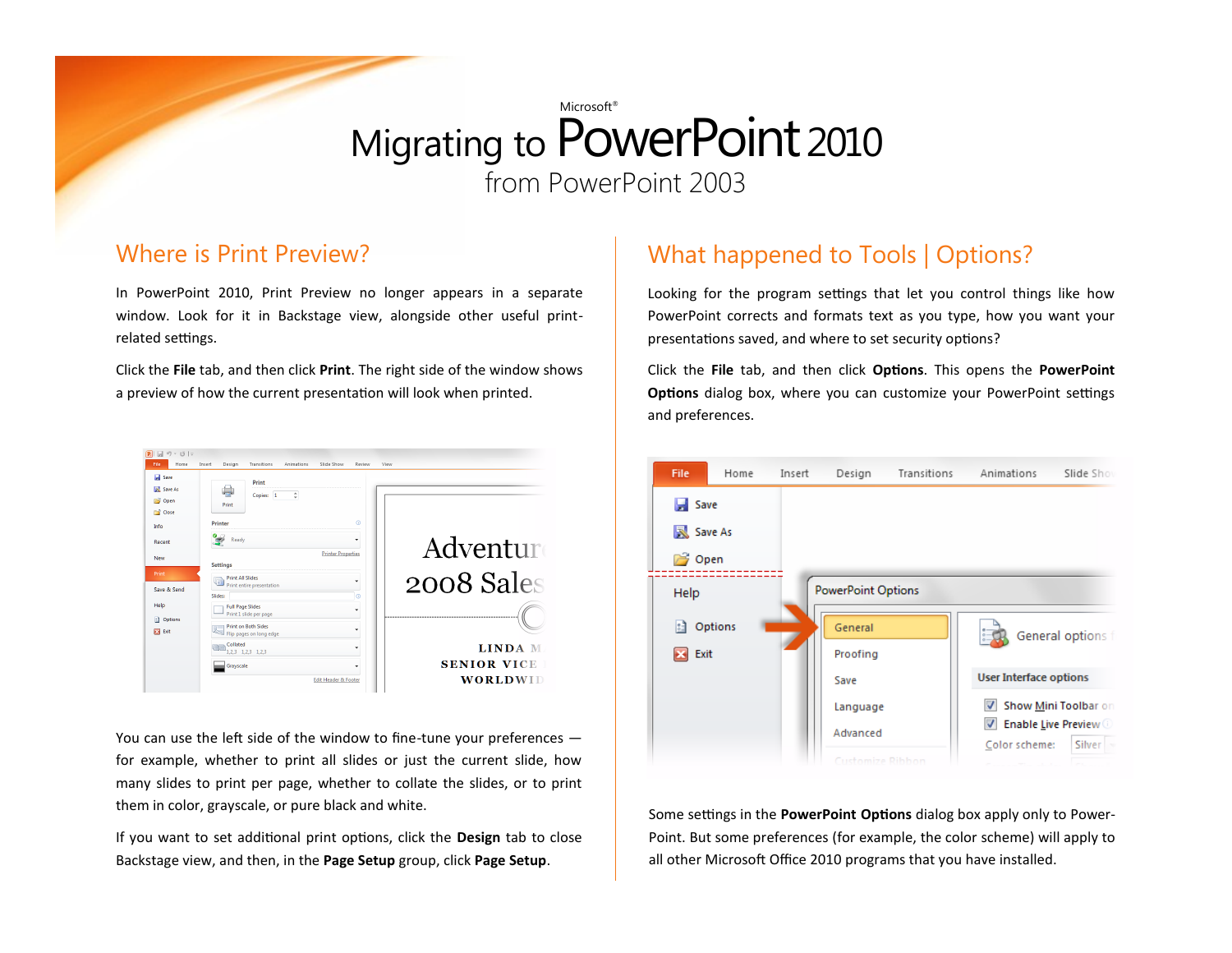#### Keep your favorite commands nearby



The Quick Access Toolbar in the upper-left corner of the Power-Point program window provides shortcuts to commands you'll use often.

By adding buttons to this toolbar, you can keep all of your favorite commands visible at all times, even when you switch ribbon tabs.

Click the drop-down arrow next to the Quick Access Toolbar to turn on or off any of the commands listed on the shortcut menu. If the command you want to add isn't shown in the list, switch to the ribbon tab where the button appears and then right-click it there. On the shortcut menu that appears, click **Add to Quick Access Toolbar**.



### Create ribbon tabs or groups of your own



You can customize ribbon commands by putting buttons into ribbon groups where you want them to appear, or by creating custom ribbon tabs of your own.

Right-click any ribbon group and then click **Customize the Ribbon**. In the **PowerPoint Options** dialog box, you can add commands to your own tabs or groups. For example, you could create a tab called **Frequent**, and then add some of your most frequently-used commands to a custom group on this tab.

If you make a mistake, don't panic. You can use the **Reset** button if you want to go back to the default ("factory") settings.



Not all older PowerPoint commands appear on the ribbon, but they're still available. If you can't live without some of these, simply add them to the ribbon or to the Quick Access Toolbar.

In the **PowerPoint Options** dialog box, in the **Choose commands from** list, select **Commands Not in the Ribbon**. Next, find the command that you want and add it to a custom ribbon tab or group.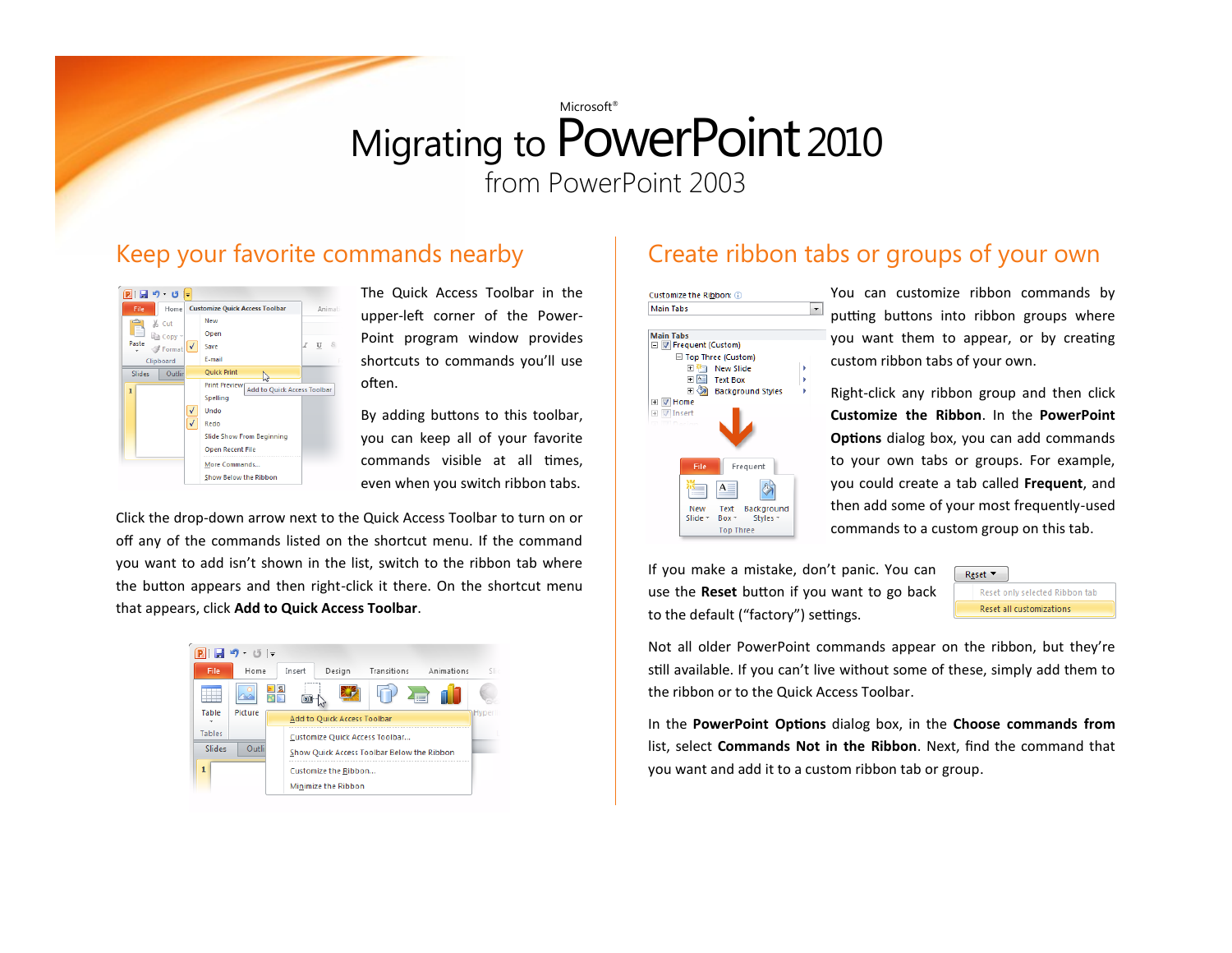#### Introducing KeyTips

PowerPoint 2010 provides shortcuts for the ribbon, called KeyTips, so you can quickly perform tasks without using your mouse.

| Q.<br>┸                                |                                            |                  |                 |                                                                                 |                          |
|----------------------------------------|--------------------------------------------|------------------|-----------------|---------------------------------------------------------------------------------|--------------------------|
| File<br>Ta<br>Home<br>Insert<br>Н<br>Ν | Design                                     | Transitions<br>К | Animations<br>Α | Slide Show<br>o                                                                 | Review<br>R              |
| ക് Cut<br>F<br>ं∎े Copy *              | $\mathbb{E}$ Layout $\tau$<br><b>Reset</b> |                  | $\mathbf{v}$    | A3<br>$\mathbf{A}$                                                              | $\overline{\phantom{a}}$ |
| Paste<br>Format Painter<br>$\tau$      | New<br>Section *<br>Slide *                | в                |                 | $I$ U S abe $_{\leftrightarrow}$ Aa <sup>v</sup> Aa <sup>v</sup> A <sup>v</sup> | 言 三                      |
| Clipboard<br>$\sim$                    | Slides                                     |                  | Font            | $\sim$<br>Lat.                                                                  |                          |

To make KeyTips appear on the ribbon, press the ALT key.

Next, to switch to a tab on the ribbon using your keyboard, press the key of the letter displayed under that tab. In the example shown here, you would press N to open the **Insert** tab, G to open the **Design** tab, K to open the **Transitions** tab, and so on.

Once you've switched to a ribbon tab in this way, all available KeyTips for that tab appear on the screen. You can then finish the sequence by pressing the final key (or keys) for the command you want to use.

To go back one level while in a sequence, press the ESC key. Doing so multiple times in a row cancels KeyTips mode.

### Do keyboard shortcuts still work?

Keyboard shortcuts from PowerPoint 2003 are still available in Power-Point 2010. If you know a shortcut sequence, go ahead and type it. For example, CTRL+C still copies selected information to the Clipboard, and SHIFT+F10 displays the shortcut menu during a presentation.

Many of the old menu accelerators are still available as well. For example, pressing ALT, T, O in succession opens the **PowerPoint Options** dialog box (formerly **Tools** | **Options**). Similarly, pressing ALT, I, P, C, opens the **Clip Art** pane (formerly **Insert** | **Pictures**), and so on.

As you begin to type an ALT key sequence, you may see a box pop up:



If you know the entire key sequence that you want, go ahead and finish typing it. If you don't remember (or never learned) any ALT key sequences, press the ESC key to cancel and use KeyTips instead.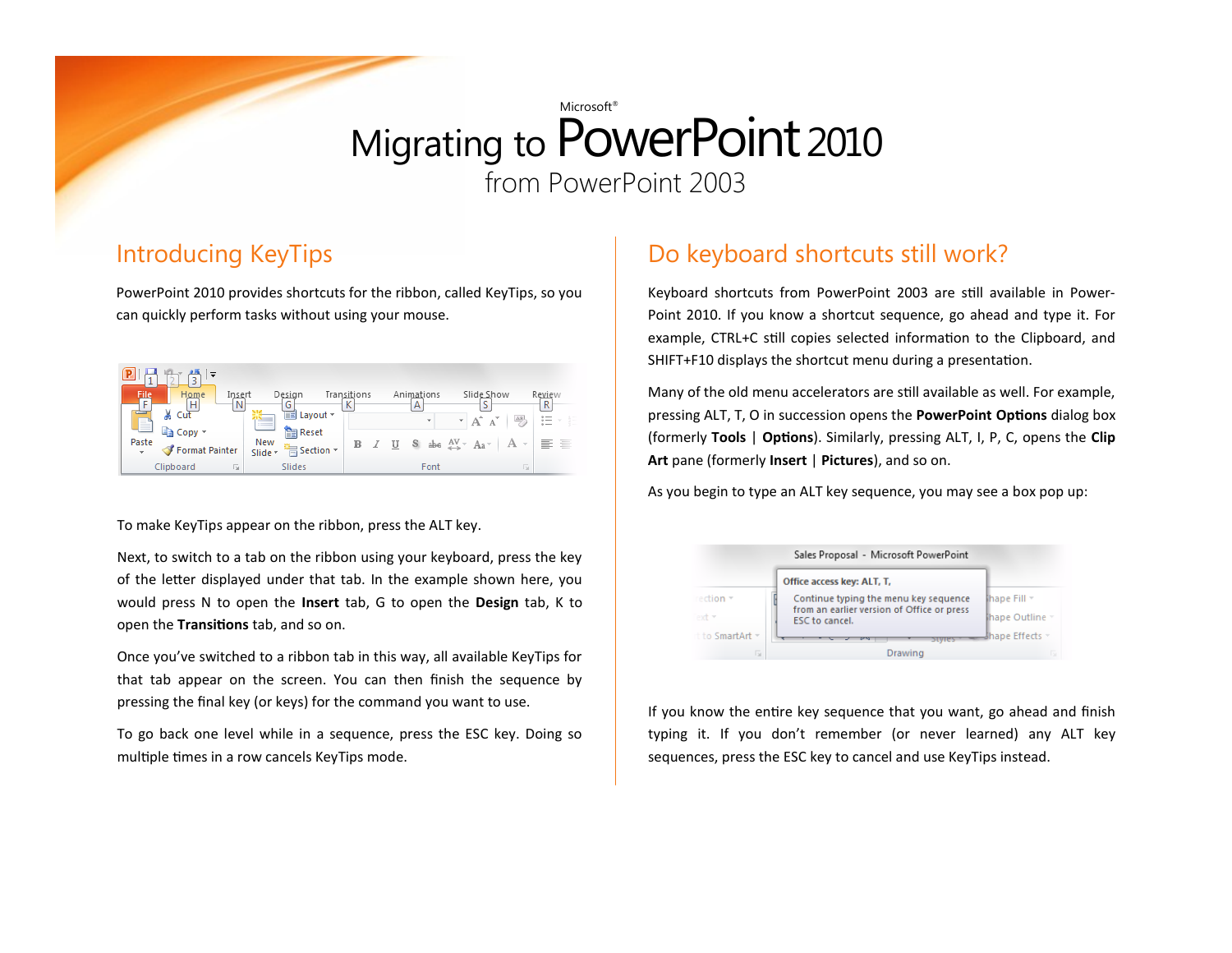### How to work with people who don't yet have PowerPoint 2010

PowerPoint 2010 (and PowerPoint 2007) presentations use a new format for saving files. If people you work with are using different versions of PowerPoint, don't worry — you can still open and edit older presentations in PowerPoint 2010, and share your files with people who don't yet have PowerPoint 2010.

| In PowerPoint 2010                                                | <b>What happens?</b>                                                                                                                                                                                                                                                                                                                                                                                                | <b>What should I do?</b>                                                                                                                                                                                                                                                                                                                                   |  |
|-------------------------------------------------------------------|---------------------------------------------------------------------------------------------------------------------------------------------------------------------------------------------------------------------------------------------------------------------------------------------------------------------------------------------------------------------------------------------------------------------|------------------------------------------------------------------------------------------------------------------------------------------------------------------------------------------------------------------------------------------------------------------------------------------------------------------------------------------------------------|--|
| You open a presentation that was<br>created with PowerPoint 2003. | In the PowerPoint 2010 program window, you'll see the words [Compatibility Mode] next<br>to the file name on the title bar.                                                                                                                                                                                                                                                                                         | To exit Compatibility Mode and convert the 2003 file to the<br>new PowerPoint 2010 format, click the File tab, click Info,<br>and then click Convert.                                                                                                                                                                                                      |  |
|                                                                   | Sales Proposal [Compatibility Mode] - Microsoft PowerPoint<br>This tells you that even though you're in PowerPoint 2010, you're still technically working<br>in the earlier file format, and that you won't be able to edit PowerPoint 2010 features like<br>Shape Styles or WordArt until you convert the file to the PowerPoint 2010 file format.                                                                 | Before you convert your file, ask yourself if you need to<br>collaborate on your presentation with people who still use<br>PowerPoint 2003 (or an even older version). If the answer<br>is yes, you may want to keep working in Compatibility Mode,<br>so that you won't be tempted to use new features that aren't<br>supported in the older file format. |  |
| You save your presentation as a<br>PowerPoint 2010 file.          | If someone opens the presentation in PowerPoint 2003, a prompt appears with a link to<br>download the free Compatibility Pack (provided that the latest patches and service packs<br>are already installed). The Compatibility Pack is required for PowerPoint 2003 to open and<br>interact with PowerPoint 2010 presentations.                                                                                     | If you think that PowerPoint 2003 users may need to interact<br>with your PowerPoint 2010 presentation, you should run the<br>Compatibility Checker tool to make sure the file will work<br>correctly for them.                                                                                                                                            |  |
|                                                                   | If you've used new PowerPoint 2010 features or formatting in your presentation, such as<br>Shape Styles or WordArt, PowerPoint 2003 users may see warnings about unsupported<br>features, the formatting or feature may not appear in the file, or the objects may not be<br>editable.                                                                                                                              | To check for compatibility, click the File tab, click Info, click<br>Check for Issues, and then click Check Compatibility. The tool<br>tells you which new features in PowerPoint 2010 aren't<br>supported in older versions. You can then decide whether to<br>remove these features to avoid warnings in PowerPoint 2003.                                |  |
| You save your presentation as a<br>PowerPoint 2003 file.          | If someone opens the presentation in PowerPoint 2003, the file will open normally<br>- no Compatibility Pack is required.<br>If you've used new PowerPoint 2010 features or formatting in your presentation, such as<br>Shape Styles or WordArt, PowerPoint 2003 users may see warnings about unsupported<br>features, the formatting or feature may not appear in the file, or the objects may not be<br>editable. | You don't have to do anything, necessarily.<br>When you save your file in the older PowerPoint 2003 file<br>format, the Compatibility Checker will run automatically<br>and warn you about any unsupported features. You can<br>then make any necessary design changes to the file.                                                                        |  |